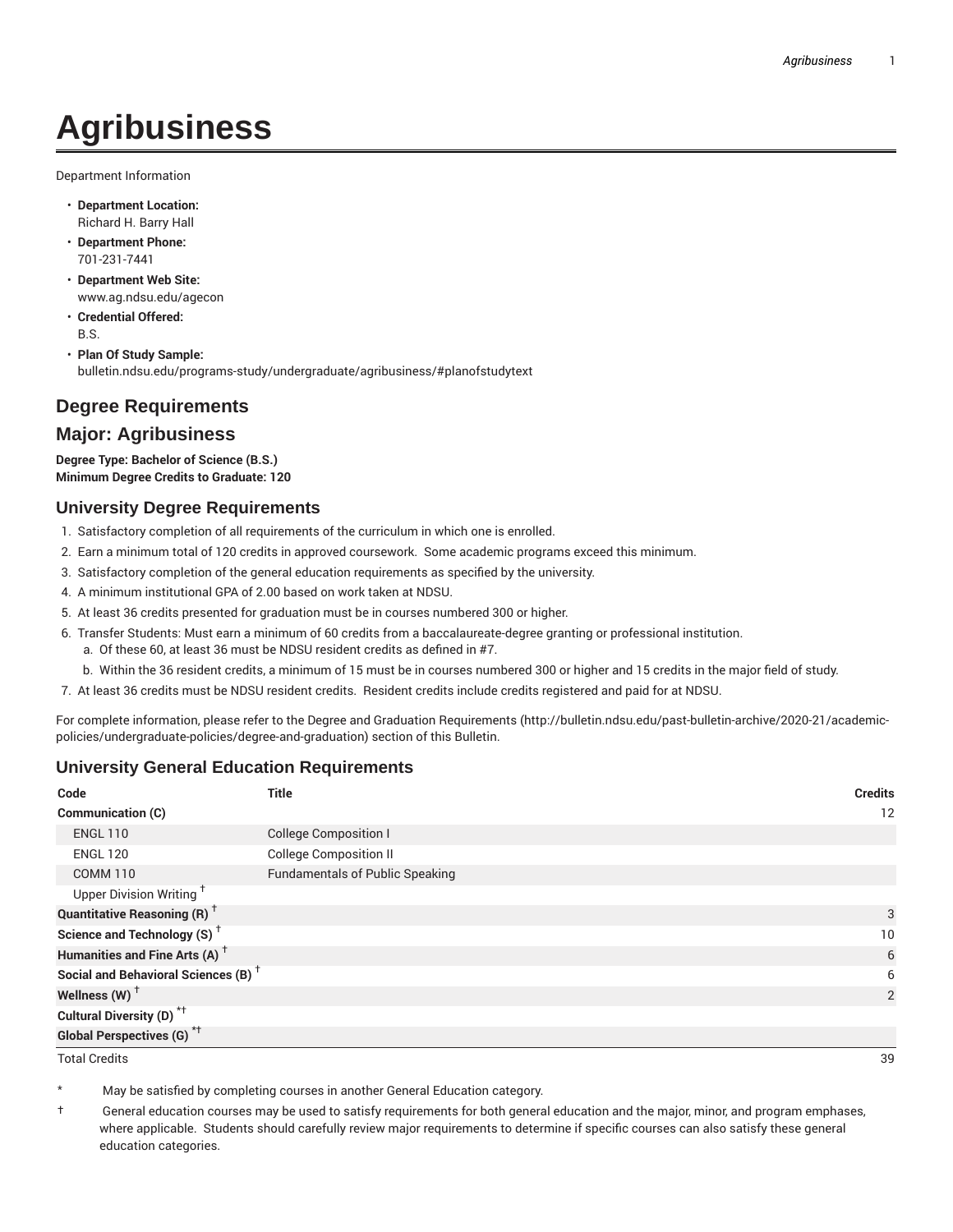• A list of university approved general education courses and administrative policies are available here (http://bulletin.ndsu.edu/past-bulletinarchive/2020-21/academic-policies/undergraduate-policies/general-education/#genedcoursestext).

#### **Major Requirements**

| Code                                                           | Title                                                                                                                                                                                                                                                                           | <b>Credits</b> |
|----------------------------------------------------------------|---------------------------------------------------------------------------------------------------------------------------------------------------------------------------------------------------------------------------------------------------------------------------------|----------------|
| <b>Core Courses for Agribusiness:</b>                          |                                                                                                                                                                                                                                                                                 |                |
| <b>AGEC 242</b>                                                | Introduction to Agricultural Management                                                                                                                                                                                                                                         | 3              |
| <b>AGEC 244</b>                                                | <b>Agricultural Marketing</b>                                                                                                                                                                                                                                                   | 3              |
| <b>AGEC 246</b>                                                | Introduction to Agricultural Finance                                                                                                                                                                                                                                            | 3              |
| <b>AGEC 339</b>                                                | <b>Quantitative Methods &amp; Decision Making</b>                                                                                                                                                                                                                               | 3              |
| <b>AGEC 344</b>                                                | <b>Agricultural Price Analysis</b>                                                                                                                                                                                                                                              | 3              |
| <b>AGEC 346</b>                                                | <b>Applied Risk Analysis</b>                                                                                                                                                                                                                                                    | 3              |
| <b>AGEC 397</b>                                                | Fe/Coop Ed/Internship                                                                                                                                                                                                                                                           | $1 - 3$        |
| <b>AGEC 445</b>                                                | Agribusiness Industrial Strategy (capstone)                                                                                                                                                                                                                                     | 3              |
| <b>ECON 201</b>                                                | Principles of Microeconomics (May satisfy general education category B)                                                                                                                                                                                                         | 3              |
| <b>ECON 202</b>                                                | Principles of Macroeconomics (May satisfy general education category B)                                                                                                                                                                                                         | 3              |
| <b>ECON 341</b>                                                | Intermediate Microeconomics                                                                                                                                                                                                                                                     | 3              |
| <b>ECON 343</b>                                                | Intermediate Macroeconomics                                                                                                                                                                                                                                                     | 3              |
| <b>Accounting:</b>                                             |                                                                                                                                                                                                                                                                                 |                |
| ACCT 200                                                       | Elements of Accounting I                                                                                                                                                                                                                                                        | 3              |
| ACCT <sub>201</sub>                                            | <b>Elements of Accounting II</b>                                                                                                                                                                                                                                                | 3              |
| <b>Agriculture Science &amp; Technology:</b>                   |                                                                                                                                                                                                                                                                                 | 9              |
| minor from within the College of AFSNR.                        | Complete nine (9) credits from two (2) areas in the College of AFSNR other than Agribusiness & Applied Economics. (Includes: ASM, ANSC,<br>ABEN, CFS, ENT, MICR, NRM, PPTH, PLSC, RNG, SOIL & VETS.) EXCEPTION - All 9 credits may be in the same area if a student completes a |                |
|                                                                | Areas of Specialization: Select one of the Areas of Specialization listed below.                                                                                                                                                                                                | 6              |
| <b>Additional Requirements for Agribusiness</b>                |                                                                                                                                                                                                                                                                                 |                |
| <b>AGRI 150</b>                                                | Agriculture Orientation                                                                                                                                                                                                                                                         | 1.             |
| <b>ECON 189</b>                                                | <b>Skills for Academic Success</b>                                                                                                                                                                                                                                              | $\mathbf{1}$   |
| MIS 116                                                        | Business Use of Computers (May satisfy general education category S)                                                                                                                                                                                                            | 3              |
| <b>Communication Requirement: Select one of the following:</b> |                                                                                                                                                                                                                                                                                 | 3              |
| <b>COMM 212</b>                                                | Interpersonal Communication                                                                                                                                                                                                                                                     |                |
| <b>COMM 216</b>                                                | Intercultural Communication (Gen Ed B/D)                                                                                                                                                                                                                                        |                |
| <b>COMM 308</b>                                                | <b>Business and Professional Speaking</b>                                                                                                                                                                                                                                       |                |
| <b>COMM 315</b>                                                | <b>Small Group Communication</b>                                                                                                                                                                                                                                                |                |
| <b>COMM 383</b>                                                | Organizational Communication I                                                                                                                                                                                                                                                  |                |
| <b>Math Requirement:</b>                                       |                                                                                                                                                                                                                                                                                 |                |
| <b>MATH 144</b>                                                | Mathematics for Business (or any higher math)                                                                                                                                                                                                                                   | 4              |
| <b>STAT 330</b>                                                | Introductory Statistics (May satisfy general education category R)                                                                                                                                                                                                              | 3              |
| <b>STAT 331</b>                                                | <b>Regression Analysis</b>                                                                                                                                                                                                                                                      | 2 or 3         |
| or ECON 410                                                    | Econometrics                                                                                                                                                                                                                                                                    |                |
| <b>Minor Requirement</b>                                       |                                                                                                                                                                                                                                                                                 | 19-24          |
|                                                                | In addition to the requirements for the major in Agribusiness, students must complete a minor in Accounting (19 cr), Business<br>Administration (24 cr), Entrepreneurship (16 cr), or Logistics Management (19 cr).                                                             |                |
| <b>Total Credits</b>                                           |                                                                                                                                                                                                                                                                                 | 91-99          |
| <b>Areas of Specialization: Select one</b>                     |                                                                                                                                                                                                                                                                                 |                |
| Code                                                           | Title                                                                                                                                                                                                                                                                           | <b>Credits</b> |
| <b>Finance - 6 Credits</b>                                     |                                                                                                                                                                                                                                                                                 |                |

| <b>Finance - 6 Credits</b>   |                                  |   |
|------------------------------|----------------------------------|---|
| AGEC 446                     | Agribusiness Finance             | ₽ |
| Select one of the following: |                                  |   |
| <b>AGEC 347</b>              | <b>Principles of Real Estate</b> |   |
| AGEC 356                     | Advanced Agricultural Lending    |   |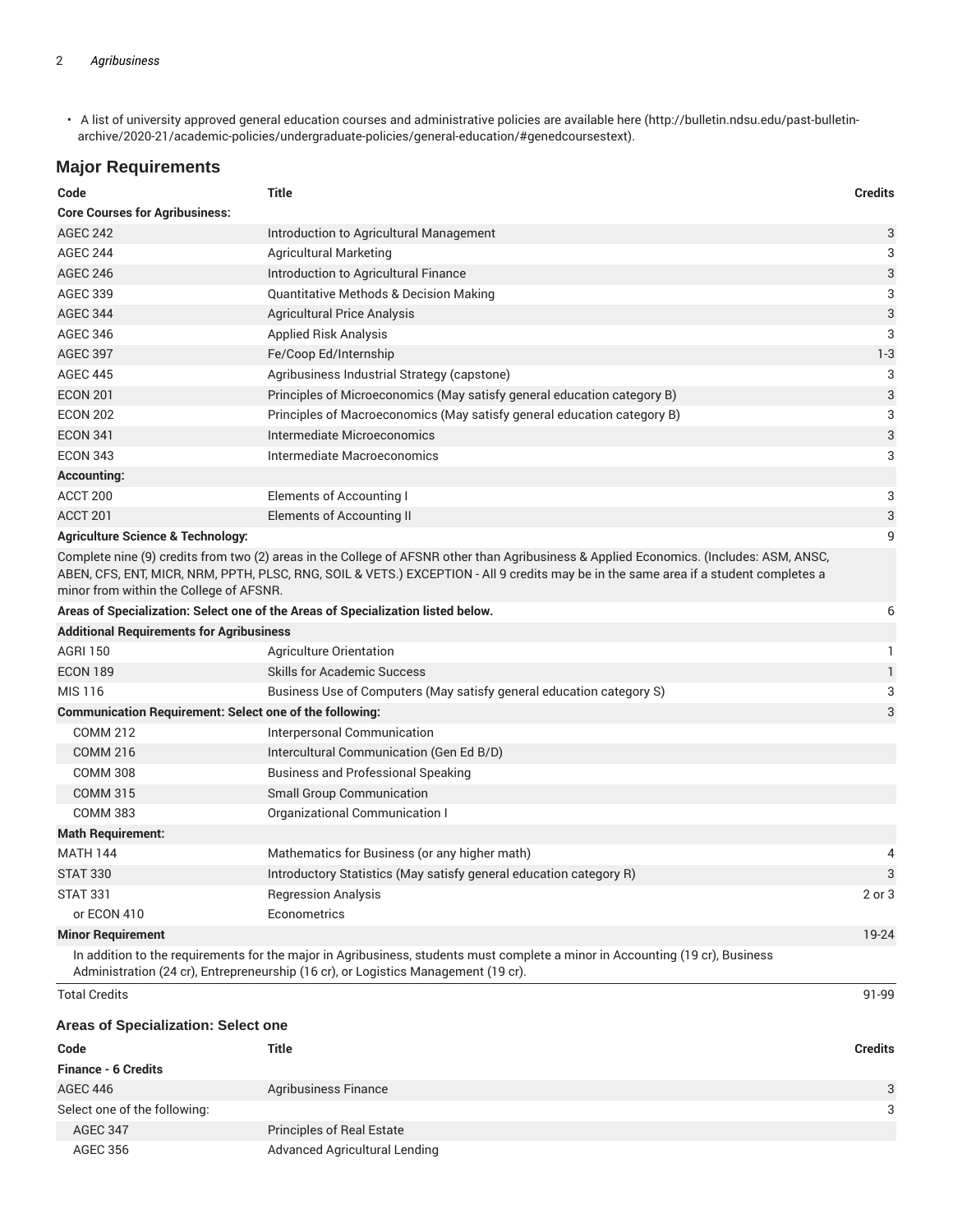| <b>AGEC 474</b>               | Cooperatives                                     |                |
|-------------------------------|--------------------------------------------------|----------------|
| <b>ECON 324</b>               | Money and Banking                                |                |
| <b>ECON 402</b>               | Economics of Entrepreneurship                    |                |
| <b>ECON 470</b>               | <b>Public Economics</b>                          |                |
| <b>Total Credits</b>          |                                                  | 6              |
| Code                          | <b>Title</b>                                     | <b>Credits</b> |
| <b>Management - 6 Credits</b> |                                                  |                |
| <b>MGMT 320</b>               | <b>Foundations of Management</b>                 | 3              |
| Select one of the following:  |                                                  | 3              |
| <b>AGEC 474</b>               | Cooperatives                                     |                |
| <b>AGEC 375</b>               | Applied Agricultural Law                         |                |
| <b>AGEC 378</b>               | Introduction to Transportation & Logistics       |                |
| <b>AGEC 472</b>               | <b>Advanced Logistical Analysis</b>              |                |
| <b>ECON 402</b>               | Economics of Entrepreneurship                    |                |
| <b>ECON 472</b>               | <b>International Trade</b>                       |                |
| <b>Total Credits</b>          |                                                  | 6              |
| Code                          | <b>Title</b>                                     | <b>Credits</b> |
| <b>Marketing - 6 Credits</b>  |                                                  |                |
| <b>AGEC 444</b>               | <b>Advanced Commodity Trading</b>                | 3              |
| Select one of the following:  |                                                  | 3              |
| <b>AGEC 343</b>               | Introduction to Commodity Trading                |                |
| <b>AGEC 350</b>               | Agrisales                                        |                |
| <b>AGEC 474</b>               | Cooperatives                                     |                |
| <b>AGEC 450</b>               | National AgriMarketing Association (NAMA) I      |                |
| & AGEC 451                    | and National AgriMarketing Association (NAMA) II |                |
| <b>ECON 402</b>               | Economics of Entrepreneurship                    |                |
| <b>ECON 472</b>               | <b>International Trade</b>                       |                |

Total Credits 6

1 AGRI189 is only required for first-time, first-year students--A first-time, first-year student is defined as a student who has not yet completed a college course as a college student. Students that are not first-time, first-year students that either transfer into the university or change their major are not required to take AGRI 189.

#### **Degree Requirements and Notes**

• Students must earn, at least, a 2.00 cumulative GPA that is based on the courses that satisfy major requirements.

## **Minor Requirements**

### **Agribusiness Minor**

#### **Minor Requirements**

**Required Credits: 18**

| Code                                                         | <b>Title</b>                            | <b>Credits</b> |
|--------------------------------------------------------------|-----------------------------------------|----------------|
| <b>Required Courses</b>                                      |                                         |                |
| <b>ECON 201</b>                                              | <b>Principles of Microeconomics</b>     | 3              |
| Select two of the following:                                 |                                         | 6              |
| <b>AGEC 242</b>                                              | Introduction to Agricultural Management |                |
| <b>AGEC 244</b>                                              | <b>Agricultural Marketing</b>           |                |
| <b>AGEC 246</b>                                              | Introduction to Agricultural Finance    |                |
| Elective Courses: A minimum of 9 credits from the following: |                                         | 9              |
| <b>ECON 341</b>                                              | Intermediate Microeconomics             |                |